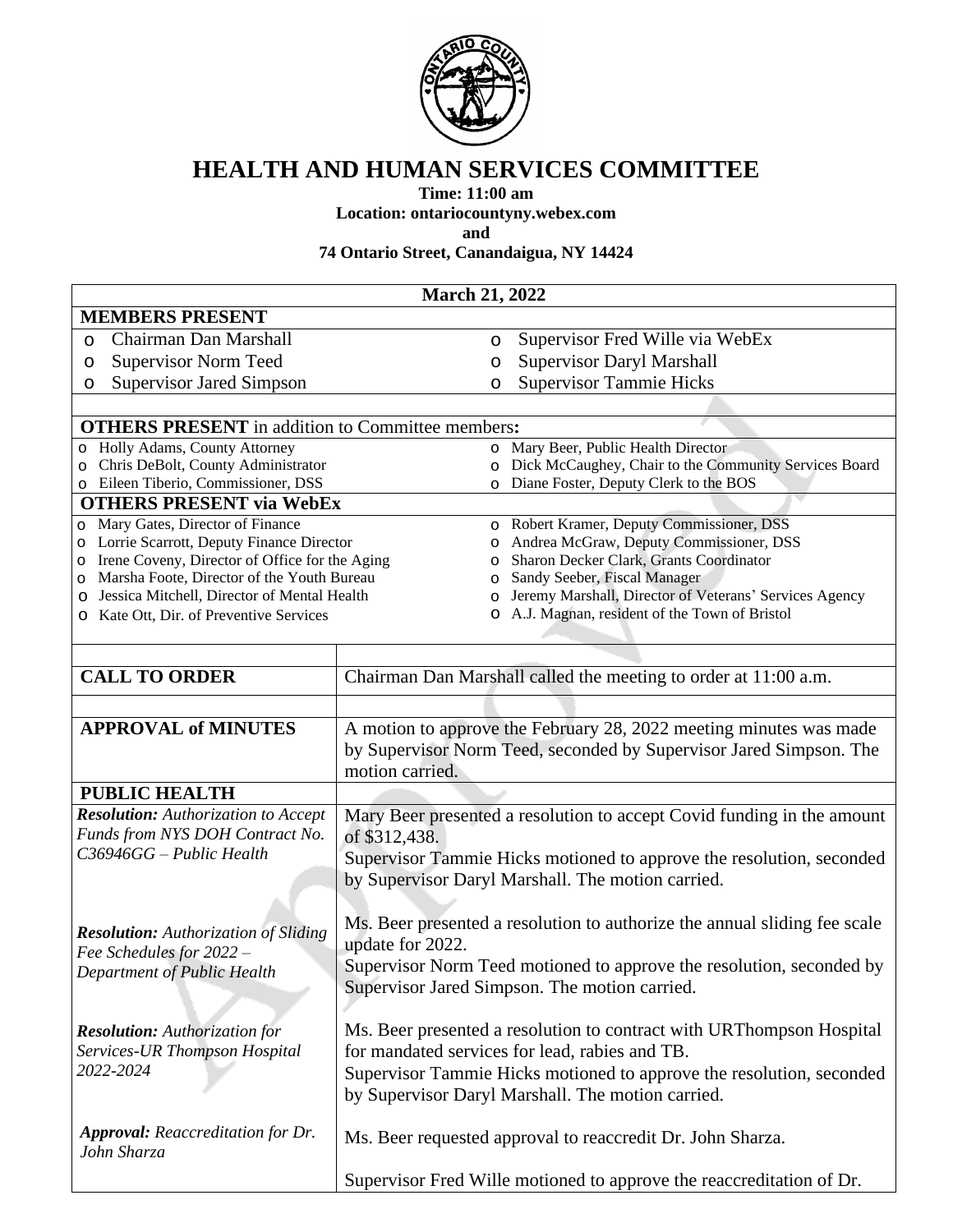|                                                                                                                                                                              | Sharza, seconded by Supervisor Daryl Marshall. The motion carried.                                                                                                                                                                                                                                                                                                                                                                                                                                                                                                                                                                                |
|------------------------------------------------------------------------------------------------------------------------------------------------------------------------------|---------------------------------------------------------------------------------------------------------------------------------------------------------------------------------------------------------------------------------------------------------------------------------------------------------------------------------------------------------------------------------------------------------------------------------------------------------------------------------------------------------------------------------------------------------------------------------------------------------------------------------------------------|
| <b>Performance Management:</b><br>Quarter 2, 3, and 4 2021 Report                                                                                                            | Ms. Beer presented the performance report for the 2 <sup>nd</sup> , 3 <sup>rd</sup> , and 4 <sup>th</sup><br>quarter of 2021. She said they did not do as much activity because of<br>Covid. She said they submitted their first year of accreditation to PHAB<br>and that was accepted. With the rabies, they developed a tool to address<br>some challenges with the approval process. Their survey results came<br>back positive. The only issue in red was the percentage of bats available<br>for testing or rabies due to the circumstances such as the bat is let go, or<br>it has been destroyed to point of not being able to test it.   |
|                                                                                                                                                                              | Supervisor Norm Teed motioned to approve the Performance<br>Management report, seconded by Supervisor Daryl Marshall. The<br>motion carried.                                                                                                                                                                                                                                                                                                                                                                                                                                                                                                      |
| <b>Updates</b>                                                                                                                                                               | Ms Beer reported regarding Covid is that they went into the "green"<br>concerning the CDC guidelines. She said they are recommending that<br>people start moving towards taking personal responsibility, assessing<br>their own risk. She reported more deaths with the omicron variant than<br>the first variant.                                                                                                                                                                                                                                                                                                                                |
| <b>MENTAL HEALTH</b>                                                                                                                                                         |                                                                                                                                                                                                                                                                                                                                                                                                                                                                                                                                                                                                                                                   |
| <b>Resolution:</b> Authorization<br>a.<br>for Professional Consultant<br>Contract - Mental Health<br>Association of<br>Rochester/Monroe County,<br>Inc. - Mental Health 2022 | Jessica Mitchell presented a resolution to contract with the Mental<br>Health Association.<br>Supervisor Tammie Hicks motioned to approve the resolution, seconded<br>by Supervisor Daryl Marshall. The motion carried.                                                                                                                                                                                                                                                                                                                                                                                                                           |
| b. Resolution: Authorization<br>for Contract with Rochester<br>Regional Health for<br><b>Psychiatry Services - Mental</b><br>$Health - 2022$                                 | Ms. Mitchell presented a resolution to contract with Rochester Regional<br>Health child psychiatry.<br>Supervisor Norm Teed motioned to approve the resolution, seconded by<br>Supervisor Jared Simpson. The motion carried.                                                                                                                                                                                                                                                                                                                                                                                                                      |
| c. <b>Resolution:</b> Acceptance of<br><b>State Aid Funding for</b><br>Workforce Grant - Ontario<br><b>County Mental Health</b>                                              | Ms. Mitchell presented a resolution to accept the funds of the OMH<br>block grant for workforce retention and training.<br>Supervisor Fred Wille motioned to approve the resolution, seconded by<br>Supervisor Daryl Marshall. The motion carried.                                                                                                                                                                                                                                                                                                                                                                                                |
|                                                                                                                                                                              | Ms. Mitchell gave the following updates:<br>They lost their part time psychiatrist as of March 2 <sup>nd</sup> and they<br>started onboarding the contract with their new psychiatrist. She<br>is fully tele psych. She is fully board certified to work with<br>adults, children, and addictions.<br>OMH has put out an RFP for developing a youth community<br>$\bullet$<br>treatment team. They were notified last week by the Western<br>field office that they got accepted to offer to develop two act<br>teams in our region for children, which will be the first of its<br>kind in this area. It would be a multi-county program between |

**Health and Human Services Committee** oversees the activities, programs, or other matters related to the following departments, agencies, or activities: Mental Health, Public Health, STOP-DWI including Traffic Safety Board, Coroners, Ontario ARC, Department of Social Services, Youth *Bureau, Workforce Development/Workforce Investment Board, Office for the Aging, Veterans Service Agency.*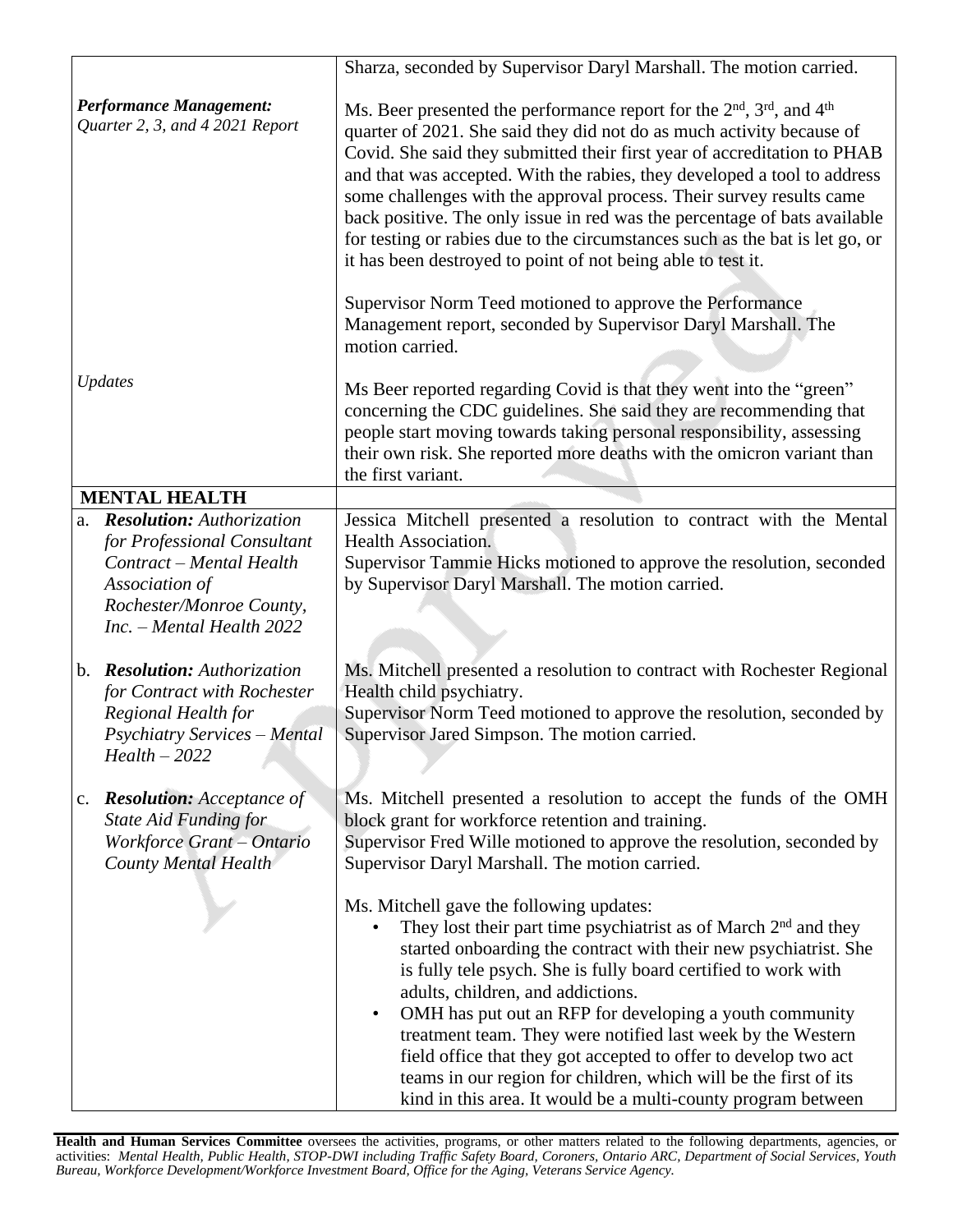|                |                                                                    | Seneca, Wayne, Yates, and Ontario County.                                |
|----------------|--------------------------------------------------------------------|--------------------------------------------------------------------------|
|                |                                                                    | They started their school satellite and is full and anticipate           |
|                |                                                                    | expansion.                                                               |
|                |                                                                    | They will be adding a new board member, Mary Green, to the               |
|                |                                                                    | Community Services Board.                                                |
|                | <b>OFFICE FOR THE AGING</b>                                        |                                                                          |
|                | a. Resolution: Authorization to                                    | Irene Coveny presented a resolution to for a no-cost extension with      |
|                | <b>Extend the Contract with</b>                                    | Habitat Humanity.                                                        |
|                | Habitat for Humanity of                                            | Supervisor Fred Wille motioned to approve the resolution, seconded by    |
|                | <b>Ontario County NY</b>                                           | Supervisor Norm Teed. The motion carried.                                |
|                |                                                                    |                                                                          |
|                |                                                                    | Irene presented resolutions eight resolutions $(b-i)$ for approval.      |
|                | b. Resolution: Authorization to<br>Contract with GoGo              |                                                                          |
|                | Technologies for                                                   | Supervisor Fred Willed motioned to approve the eight resolutions $(b-i)$ |
|                | Transportation Services - OFA                                      | as a block, seconded by Supervisor Jared Simpson. The motion carried.    |
|                | <b>Resolution:</b> Authorization to                                |                                                                          |
|                | Contract with Aim Independent                                      |                                                                          |
|                | Living                                                             |                                                                          |
|                | d. Resolution: Authorization to                                    |                                                                          |
|                | Contract with United Church of                                     |                                                                          |
|                | Christ of Honeoye $-$ OFA                                          |                                                                          |
|                | e. Resolution: Authorization to                                    |                                                                          |
|                | Contract with Crooked Timber,                                      |                                                                          |
|                | LLC, dba Comfort Keepers -                                         |                                                                          |
|                | <b>OFA</b>                                                         |                                                                          |
| f.             | <b>Resolution:</b> Authorization to<br>Contract with Homemakers of |                                                                          |
|                | the Genesee, dba Caregivers -                                      |                                                                          |
|                | OFA 2022-2023                                                      |                                                                          |
| g.             | <b>Resolution:</b> Authorization to                                |                                                                          |
|                | <b>Contract with Genesee Region</b>                                |                                                                          |
|                | Home Care of Ontario County,                                       |                                                                          |
|                | Inc. dba Home Care Plus for                                        |                                                                          |
|                | Personal Care Services - OFA                                       |                                                                          |
|                | 2022-2023                                                          |                                                                          |
|                | h. Resolution: Authorization to                                    |                                                                          |
|                | <b>Contract for Personal Care</b><br>services with Happier at Home |                                                                          |
| $\mathbf{1}$ . | <b>Resolution:</b> Authorization to                                |                                                                          |
|                | Contract with Self Direct, Inc.                                    |                                                                          |
|                | for Personal Emergency                                             |                                                                          |
|                | Response Systems - OFA                                             |                                                                          |
|                |                                                                    | Ms. Coveny presented a resolution to contract with Ontario ARC for       |
| $\mathbf{j}$ . | <b>Resolution:</b> Authorization to                                | senior transportation services.                                          |
|                | Contract with Ontario ARC for                                      | Supervisor Tammie Hicks motioned to approve the resolution, seconded     |
|                | <b>Senior Transportation Services</b>                              | by Supervisor Norm Teed. The motion carried.                             |
|                | $-$ OFA                                                            |                                                                          |
| k.             | <b>Resolution:</b> Authorization to                                |                                                                          |
|                | Contract with PurFoods LLC                                         | Ms. Coveny presented a resolution to contract with Mom's Meals.          |
|                | dba Mom's Meals for Home                                           | Supervisor Jared Simpson motioned to approve the resolution, seconded    |

**Health and Human Services Committee** oversees the activities, programs, or other matters related to the following departments, agencies, or activities: Mental Health, Public Health, STOP-DWI including Traffic Safety Board, Coroners, Ontario ARC, Department of Social Services, Youth *Bureau, Workforce Development/Workforce Investment Board, Office for the Aging, Veterans Service Agency.*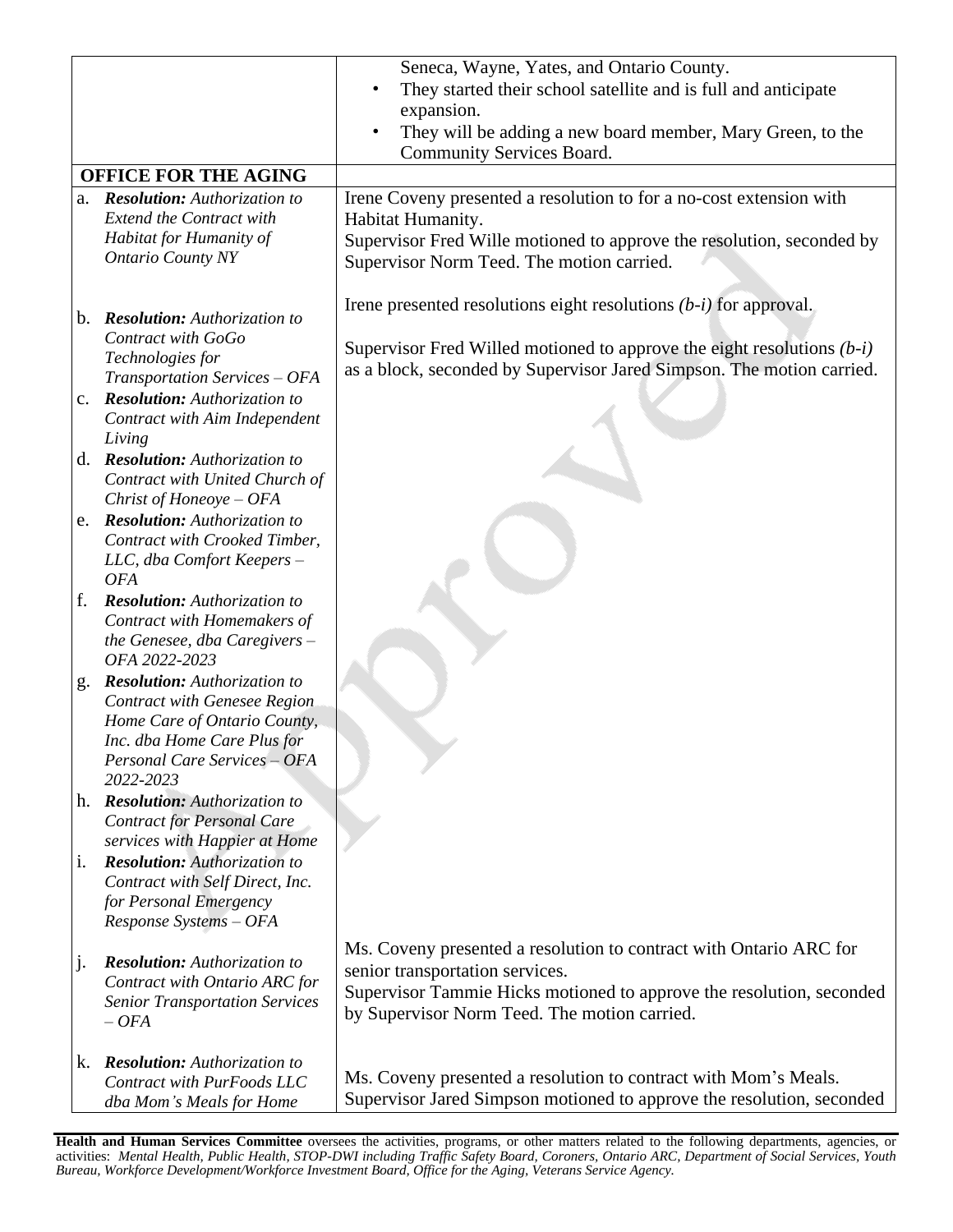| Delivered Meals - OFA        | by Supervisor Daryl Marshall. The motion carried.                                                                                                                                                                                                                                                                                                                                                                                                                                                                                                                                                                                                                                        |
|------------------------------|------------------------------------------------------------------------------------------------------------------------------------------------------------------------------------------------------------------------------------------------------------------------------------------------------------------------------------------------------------------------------------------------------------------------------------------------------------------------------------------------------------------------------------------------------------------------------------------------------------------------------------------------------------------------------------------|
|                              | Ms. Coveny gave the following updates:                                                                                                                                                                                                                                                                                                                                                                                                                                                                                                                                                                                                                                                   |
|                              | May is National Older Adults month. She will be sending out                                                                                                                                                                                                                                                                                                                                                                                                                                                                                                                                                                                                                              |
|                              | nomination forms.                                                                                                                                                                                                                                                                                                                                                                                                                                                                                                                                                                                                                                                                        |
|                              | They are required to have an advisory counsel for the OFA,<br>$\bullet$                                                                                                                                                                                                                                                                                                                                                                                                                                                                                                                                                                                                                  |
|                              | many of their members terms are ending and the bylaws say the                                                                                                                                                                                                                                                                                                                                                                                                                                                                                                                                                                                                                            |
|                              | can only serve two terms. She is looking for nominations to fill                                                                                                                                                                                                                                                                                                                                                                                                                                                                                                                                                                                                                         |
|                              | these upcoming vacancies.                                                                                                                                                                                                                                                                                                                                                                                                                                                                                                                                                                                                                                                                |
| <b>YOUTH BUREAU</b>          |                                                                                                                                                                                                                                                                                                                                                                                                                                                                                                                                                                                                                                                                                          |
|                              | Marsha Foote gave the following updates:                                                                                                                                                                                                                                                                                                                                                                                                                                                                                                                                                                                                                                                 |
|                              | The youth award nominations are coming in and it looks as if 7<br>of our 9 school districts will be participating. They will not have<br>the awards in person this year but look forward to having the<br>banquet in 2023.                                                                                                                                                                                                                                                                                                                                                                                                                                                               |
|                              | The RTS system is going to keep their signage on for the human<br>$\bullet$<br>trafficking awareness until another sign needs to be put on the<br>buses. There are QR codes on the signage and Safe Harbors of<br>the Finger Lakes is keeping track of the data. They are looking<br>to have signage for storefronts.                                                                                                                                                                                                                                                                                                                                                                    |
|                              | Office of Children and Family Services, because of the delay<br>and when they receive an announcement of allocations that they<br>give out to agencies, they are thinking of changing our calendar<br>year to October to September.                                                                                                                                                                                                                                                                                                                                                                                                                                                      |
| <b>DEPARTMENT OF</b>         |                                                                                                                                                                                                                                                                                                                                                                                                                                                                                                                                                                                                                                                                                          |
| <b>SOCIAL SERVICES</b>       |                                                                                                                                                                                                                                                                                                                                                                                                                                                                                                                                                                                                                                                                                          |
| <b>Updates</b>               | Eileen Tiberio gave the following updates on the following:<br>Foster care/Children services: they are down to 47 kids in foster<br>care. Ms. Tiberio explained the challenges to keep kids out of group<br>care and finding foster care. Ms. Tiberio gave an example of a live<br>scenario that recently occurred. They are looking at "wrap around"<br>services. Conversation followed.                                                                                                                                                                                                                                                                                                |
|                              | Homelessness: They are running 125 to 130 homeless individuals<br>every week. That includes 10 families with 46 people. These are the<br>ones they have the most difficult time finding housing for. The state<br>came out with their rental subsidy program. This program is giving<br>every county an allocation that can be used as rental subsidy. They<br>are targeting the homeless population to see if they can move them<br>into housing. The challenge is finding landlords who are willing to<br>work with them as well as any availability for this population. A<br>lengthy discussion ensued regarding the housing issues and<br>historical actions that have taken place. |
| <b>WORKFORCE DEVELOPMENT</b> |                                                                                                                                                                                                                                                                                                                                                                                                                                                                                                                                                                                                                                                                                          |
|                              | Andrea McGraw reported the are busy trying to provide local business<br>with training or training dollars. They have paid for 15 trainings since<br>July 1, 2021. She noted Finger Lakes Works with their hands will be<br>coming back this year, but will be combining events regarding<br>construction, nursing and agriculture.                                                                                                                                                                                                                                                                                                                                                       |

**Health and Human Services Committee** oversees the activities, programs, or other matters related to the following departments, agencies, or activities: Mental Health, Public Health, STOP-DWI including Traffic Safety Board, Coroners, Ontario ARC, Department of Social Services, Youth *Bureau, Workforce Development/Workforce Investment Board, Office for the Aging, Veterans Service Agency.*